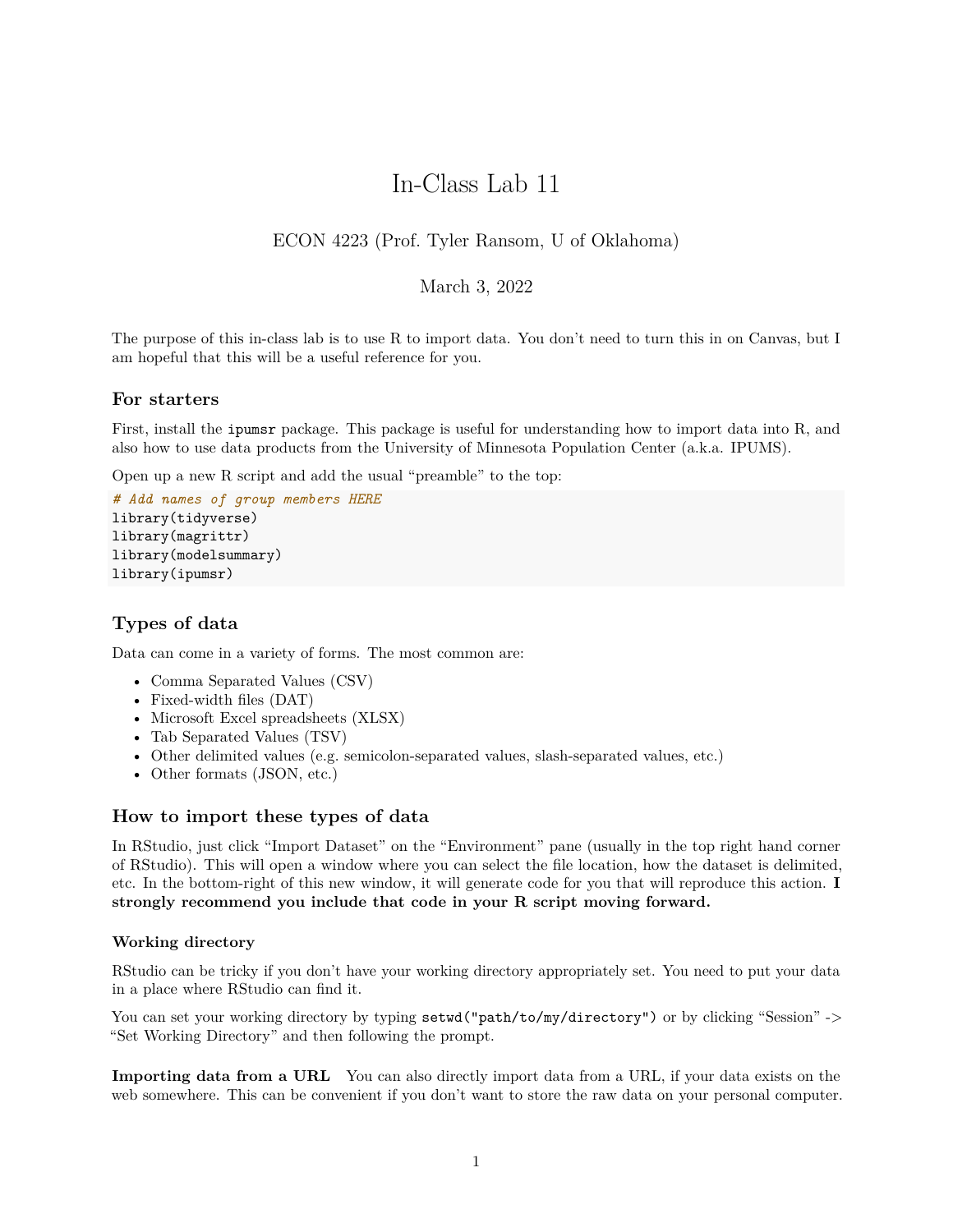df.auto <- read\_csv('https://tyleransom.github.io/teaching/MetricsLabs/auto.csv')

**Example (from lab 9):**

## **Using IPUMS data**

To use data from any of the IPUMS sources (Current Population Survey, American Community Survey, etc.), you need the following four things:

- Install and load the ipumsr package
- Download the .DAT raw data file form the IPUMS data extracts page **–** Note: it will download as a .dat.gz file
- 
- Download the "DDI" codebook file from the IPUMS data extracts page **–** Note: you may need to right-click and say "save link as"
- Copy and past the "R" command file from the IPUMS data extracts page

The R command file is reproduced below:

```
# NOTE: To load data, you must download both the extract's data and the DDI
# and also set the working directory to the folder with these files (or change the path below).
if (!require("ipumsr")) stop("Reading IPUMS data into R requires the ipumsr package. It can be installe
ddi <- read_ipums_ddi("cps_00010.xml") # filename may be different for you!
cps_data <- read_ipums_micro(ddi)
```
**Need to work with value labels before you explore the data**

```
cps_data %<>% mutate(educ = as_factor(lbl_clean(EDUC)))
cps\_data %<>% mutate(sex = as_factor(lbl_clean(SEX)))
cps_data \frac{1}{6} <> \frac{1}{6} mutate(age = as.numeric(AGE))
```
**Now Explore the Data (e.g. Lab 1, Lab 2)**

```
cps_data %>% select(age,educ,sex) %>%
             datasummary_skim(histogram=F)
cps_data %>% select(age,educ,sex) %>%
             datasummary_skim(type="categorical",
                              histogram=F)
```
#### **Using value labels**

IPUMS data in the ipumsr package comes pre-labeled, which is a really nice feature. For example, we can do something like

ipums\_val\_labels(cps\_data\$SEX)

which tells us that 1 corresponds to "Male" and 2 to "Female" with 9 being "NIU" (or "Not In Universe," another way of saying "NA").

For more examples of what the ipumsr package can do, check out [https://cloud.r-project.org/web/packages](https://cloud.r-project.org/web/packages/ipumsr/vignettes/ipums.html) [/ipumsr/vignettes/ipums.html.](https://cloud.r-project.org/web/packages/ipumsr/vignettes/ipums.html)